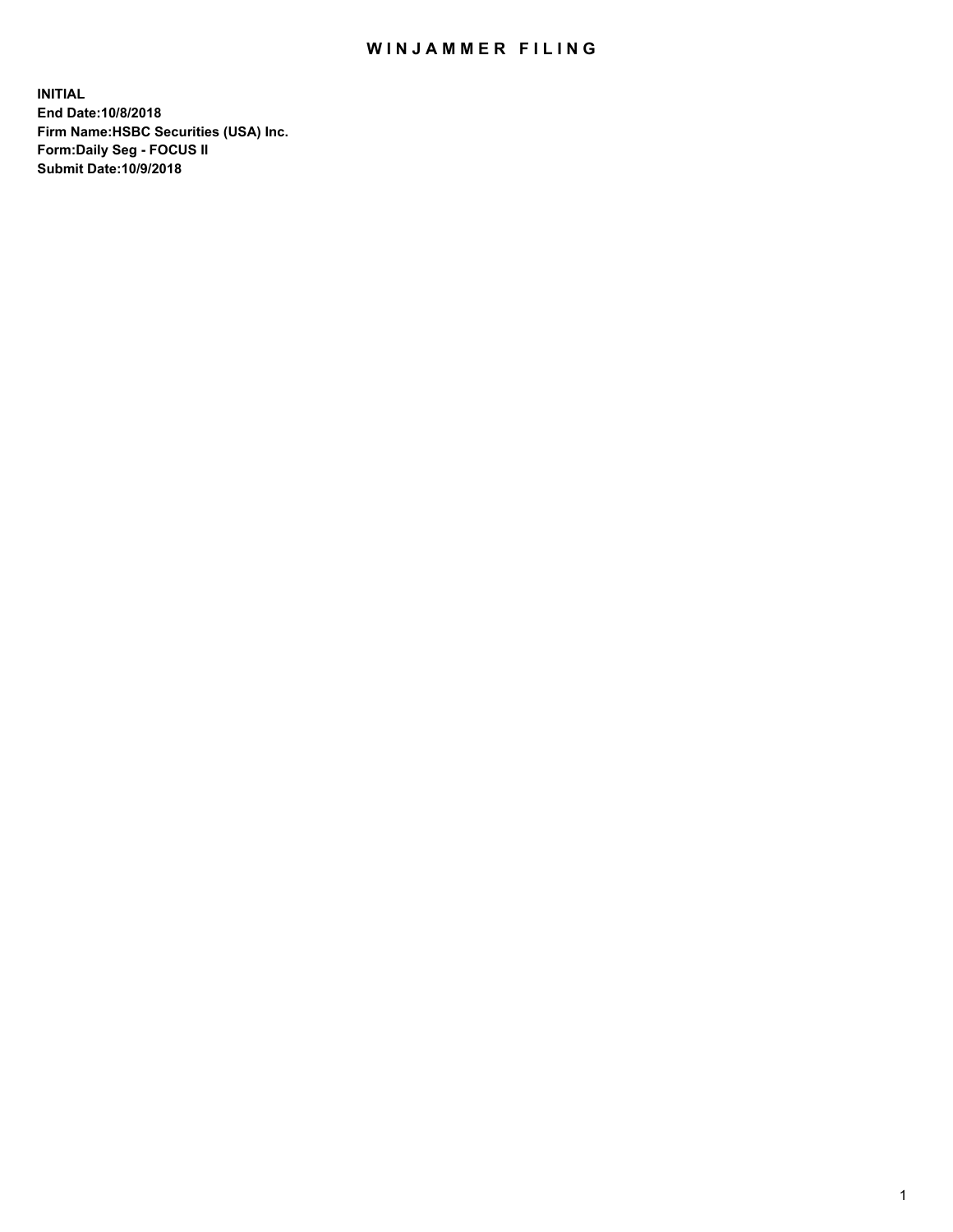**INITIAL End Date:10/8/2018 Firm Name:HSBC Securities (USA) Inc. Form:Daily Seg - FOCUS II Submit Date:10/9/2018 Daily Segregation - Cover Page**

| Name of Company                                                                                                                                                                                                                                                                                                                | <b>HSBC Securities (USA) Inc.</b>                                          |
|--------------------------------------------------------------------------------------------------------------------------------------------------------------------------------------------------------------------------------------------------------------------------------------------------------------------------------|----------------------------------------------------------------------------|
| <b>Contact Name</b>                                                                                                                                                                                                                                                                                                            | <b>Michael Vacca</b>                                                       |
| <b>Contact Phone Number</b>                                                                                                                                                                                                                                                                                                    | 212-525-7951                                                               |
| <b>Contact Email Address</b>                                                                                                                                                                                                                                                                                                   | michael.vacca@us.hsbc.com                                                  |
| FCM's Customer Segregated Funds Residual Interest Target (choose one):<br>a. Minimum dollar amount: ; or<br>b. Minimum percentage of customer segregated funds required:% ; or<br>c. Dollar amount range between: and; or<br>d. Percentage range of customer segregated funds required between:% and%.                         | 109,000,000<br>$\overline{\mathbf{0}}$<br>0 <sub>0</sub><br>0 <sub>0</sub> |
| FCM's Customer Secured Amount Funds Residual Interest Target (choose one):<br>a. Minimum dollar amount: ; or<br>b. Minimum percentage of customer secured funds required:% ; or<br>c. Dollar amount range between: and; or<br>d. Percentage range of customer secured funds required between: % and %.                         | 25,000,000<br>$\overline{\mathbf{0}}$<br>0 <sub>0</sub><br>0 <sub>0</sub>  |
| FCM's Cleared Swaps Customer Collateral Residual Interest Target (choose one):<br>a. Minimum dollar amount: ; or<br>b. Minimum percentage of cleared swaps customer collateral required:% ; or<br>c. Dollar amount range between: and; or<br>d. Percentage range of cleared swaps customer collateral required between:% and%. | 100,000,000<br>$\overline{\mathbf{0}}$<br>0 <sub>0</sub><br>00             |

Attach supporting documents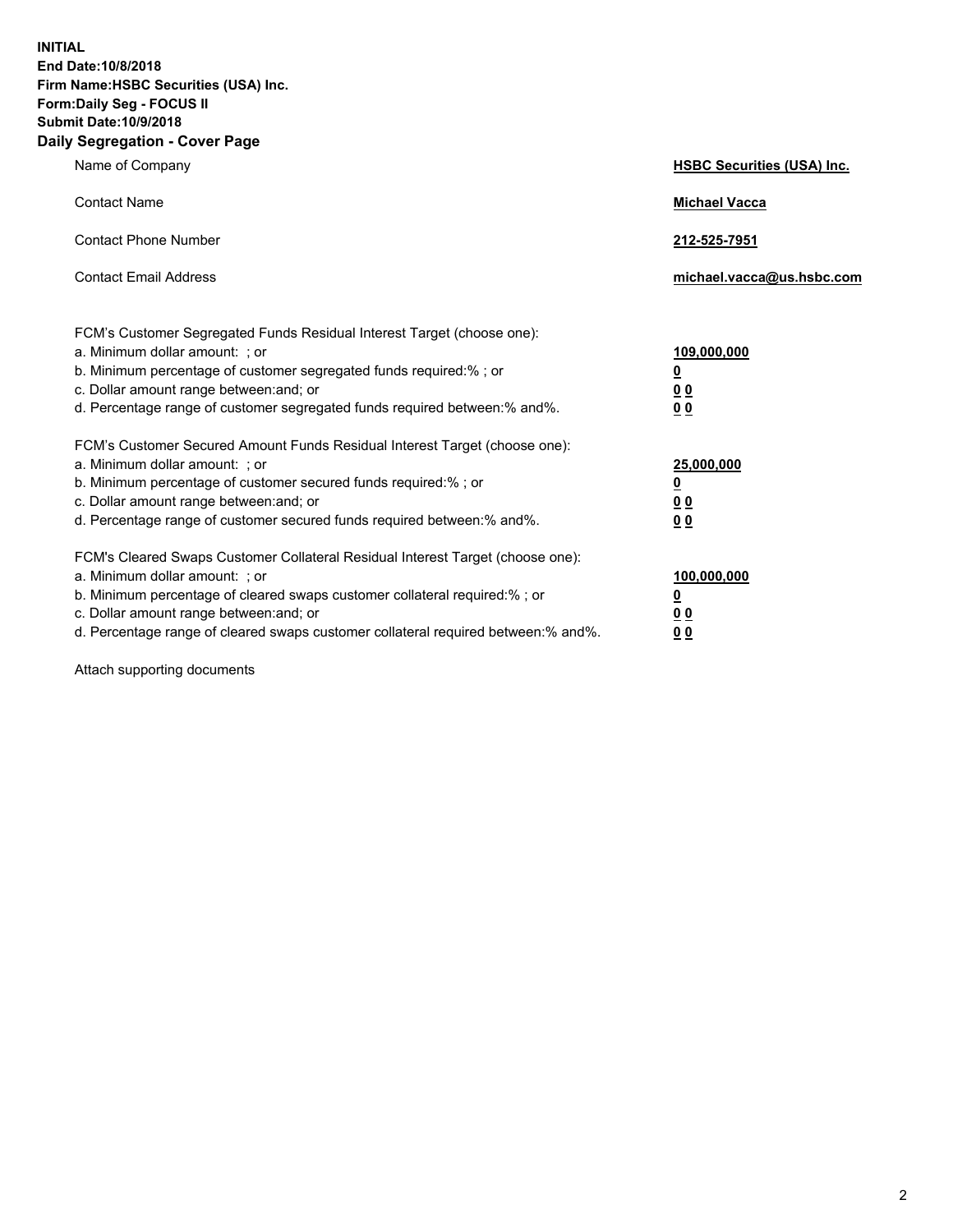**INITIAL End Date:10/8/2018 Firm Name:HSBC Securities (USA) Inc. Form:Daily Seg - FOCUS II Submit Date:10/9/2018 Daily Segregation - Secured Amounts** Foreign Futures and Foreign Options Secured Amounts Amount required to be set aside pursuant to law, rule or regulation of a foreign government or a rule of a self-regulatory organization authorized thereunder **0** [7305] 1. Net ledger balance - Foreign Futures and Foreign Option Trading - All Customers A. Cash **112,518,018** [7315] B. Securities (at market) **85,668,364** [7317] 2. Net unrealized profit (loss) in open futures contracts traded on a foreign board of trade **-29,110,570** [7325] 3. Exchange traded options a. Market value of open option contracts purchased on a foreign board of trade **0** [7335] b. Market value of open contracts granted (sold) on a foreign board of trade **0** [7337] 4. Net equity (deficit) (add lines 1. 2. and 3.) **169,075,812** [7345] 5. Account liquidating to a deficit and account with a debit balances - gross amount **9,458** [7351] Less: amount offset by customer owned securities **-4,561** [7352] **4,897** [7354] 6. Amount required to be set aside as the secured amount - Net Liquidating Equity Method (add lines 4 and 5) **169,080,709** [7355] 7. Greater of amount required to be set aside pursuant to foreign jurisdiction (above) or line 6. **169,080,709** [7360] FUNDS DEPOSITED IN SEPARATE REGULATION 30.7 ACCOUNTS 1. Cash in banks A. Banks located in the United States **55,781,733** [7500] B. Other banks qualified under Regulation 30.7 **0** [7520] **55,781,733** [7530] 2. Securities A. In safekeeping with banks located in the United States **51,064,240** [7540] B. In safekeeping with other banks qualified under Regulation 30.7 **0** [7560] **51,064,240** [7570] 3. Equities with registered futures commission merchants A. Cash **0** [7580] B. Securities **0** [7590] C. Unrealized gain (loss) on open futures contracts **0** [7600] D. Value of long option contracts **0** [7610] E. Value of short option contracts **0** [7615] **0** [7620] 4. Amounts held by clearing organizations of foreign boards of trade A. Cash **0** [7640] B. Securities **0** [7650] C. Amount due to (from) clearing organization - daily variation **0** [7660] D. Value of long option contracts **0** [7670] E. Value of short option contracts **0** [7675] **0** [7680] 5. Amounts held by members of foreign boards of trade A. Cash **93,152,403** [7700] B. Securities **34,604,123** [7710] C. Unrealized gain (loss) on open futures contracts **-29,110,570** [7720] D. Value of long option contracts **0** [7730] E. Value of short option contracts **0** [7735] **98,645,956** [7740] 6. Amounts with other depositories designated by a foreign board of trade **0** [7760] 7. Segregated funds on hand **0** [7765] 8. Total funds in separate section 30.7 accounts **205,491,929** [7770] 9. Excess (deficiency) Set Aside for Secured Amount (subtract line 7 Secured Statement Page 1 from Line 8) **36,411,220** [7380]

10. Management Target Amount for Excess funds in separate section 30.7 accounts **25,000,000** [7780]

11. Excess (deficiency) funds in separate 30.7 accounts over (under) Management Target **11,411,220** [7785]

3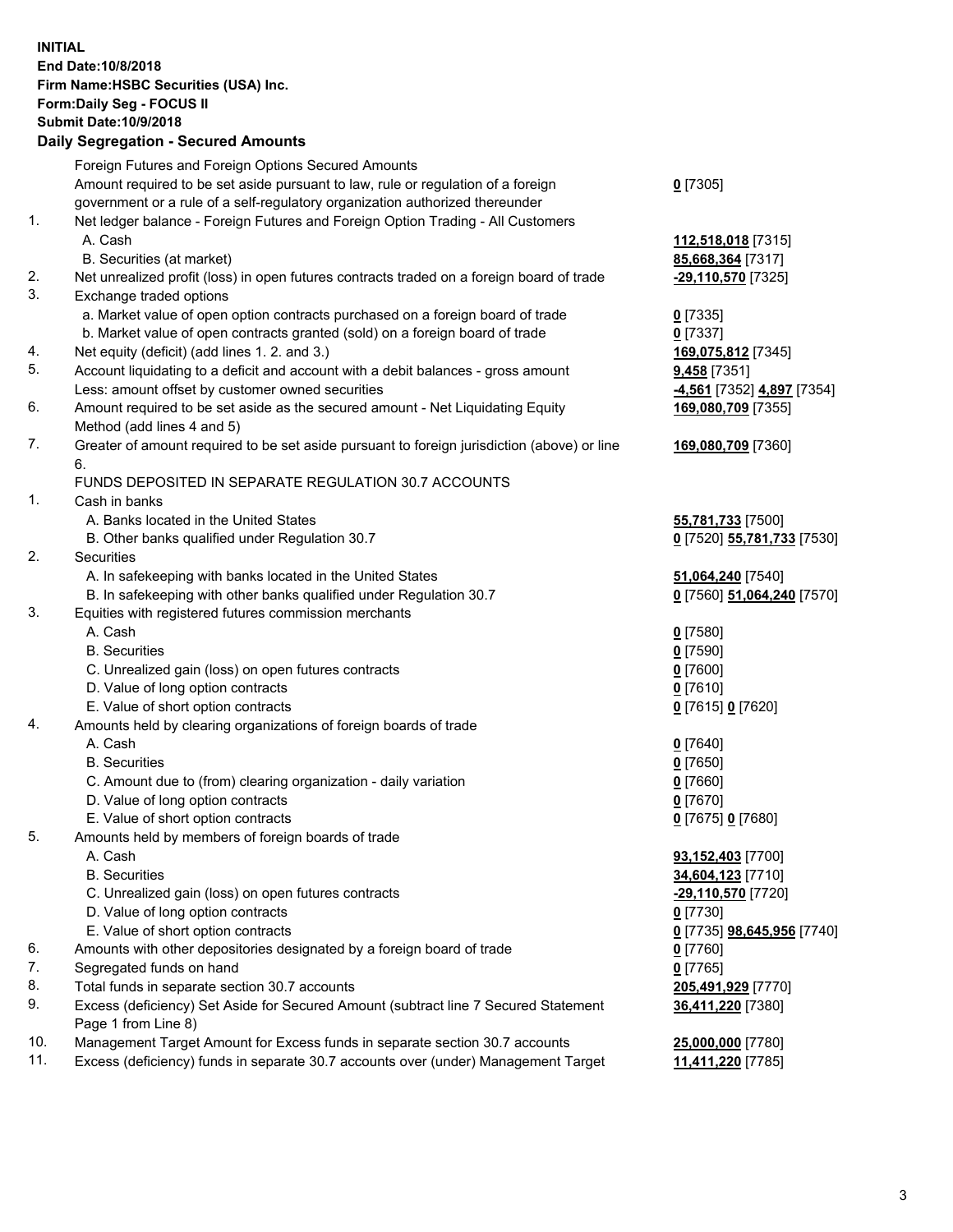|     | <b>INITIAL</b><br>End Date: 10/8/2018<br>Firm Name: HSBC Securities (USA) Inc.<br>Form: Daily Seg - FOCUS II<br><b>Submit Date: 10/9/2018</b><br>Daily Segregation - Segregation Statement |                                                |
|-----|--------------------------------------------------------------------------------------------------------------------------------------------------------------------------------------------|------------------------------------------------|
|     |                                                                                                                                                                                            |                                                |
| 1.  | SEGREGATION REQUIREMENTS(Section 4d(2) of the CEAct)                                                                                                                                       |                                                |
|     | Net ledger balance<br>A. Cash                                                                                                                                                              | 290,130,787 [7010]                             |
|     | B. Securities (at market)                                                                                                                                                                  | 1,490,901,649 [7020]                           |
| 2.  | Net unrealized profit (loss) in open futures contracts traded on a contract market                                                                                                         | 58,678,617 [7030]                              |
| 3.  | Exchange traded options                                                                                                                                                                    |                                                |
|     | A. Add market value of open option contracts purchased on a contract market                                                                                                                | 422,214,783 [7032]                             |
|     | B. Deduct market value of open option contracts granted (sold) on a contract market                                                                                                        | -171,495,767 [7033]                            |
| 4.  | Net equity (deficit) (add lines 1, 2 and 3)                                                                                                                                                | 2,090,430,069 [7040]                           |
| 5.  | Accounts liquidating to a deficit and accounts with                                                                                                                                        |                                                |
|     | debit balances - gross amount                                                                                                                                                              | 45,375,734 [7045]                              |
|     | Less: amount offset by customer securities                                                                                                                                                 | <mark>-45,193,236</mark> [7047] 182,498 [7050] |
| 6.  | Amount required to be segregated (add lines 4 and 5)                                                                                                                                       | 2,090,612,567 [7060]                           |
|     | FUNDS IN SEGREGATED ACCOUNTS                                                                                                                                                               |                                                |
| 7.  | Deposited in segregated funds bank accounts                                                                                                                                                |                                                |
|     | A. Cash                                                                                                                                                                                    | 20,366,854 [7070]                              |
|     | B. Securities representing investments of customers' funds (at market)                                                                                                                     | $0$ [7080]                                     |
|     | C. Securities held for particular customers or option customers in lieu of cash (at                                                                                                        | 222,157,202 [7090]                             |
|     | market)                                                                                                                                                                                    |                                                |
| 8.  | Margins on deposit with derivatives clearing organizations of contract markets                                                                                                             |                                                |
|     | A. Cash                                                                                                                                                                                    | 103,089,430 [7100]                             |
|     | B. Securities representing investments of customers' funds (at market)                                                                                                                     | 327,778,824 [7110]                             |
|     | C. Securities held for particular customers or option customers in lieu of cash (at                                                                                                        | 1,267,104,662 [7120]                           |
|     | market)                                                                                                                                                                                    |                                                |
| 9.  | Net settlement from (to) derivatives clearing organizations of contract markets                                                                                                            | 12,525,059 [7130]                              |
| 10. | Exchange traded options                                                                                                                                                                    |                                                |
|     | A. Value of open long option contracts                                                                                                                                                     | 422,214,783 [7132]                             |
|     | B. Value of open short option contracts                                                                                                                                                    | -171,495,767 [7133]                            |
| 11. | Net equities with other FCMs                                                                                                                                                               |                                                |
|     | A. Net liquidating equity                                                                                                                                                                  | 7,261,386 [7140]                               |
|     | B. Securities representing investments of customers' funds (at market)                                                                                                                     | $0$ [7160]                                     |
|     | C. Securities held for particular customers or option customers in lieu of cash (at                                                                                                        | $0$ [7170]                                     |
| 12. | market)                                                                                                                                                                                    |                                                |
| 13. | Segregated funds on hand<br>Total amount in segregation (add lines 7 through 12)                                                                                                           | 1,639,785 [7150]<br>2,212,642,218 [7180]       |
| 14. | Excess (deficiency) funds in segregation (subtract line 6 from line 13)                                                                                                                    | 122,029,651 [7190]                             |
| 15. | Management Target Amount for Excess funds in segregation                                                                                                                                   | 109,000,000 [7194]                             |
| 16. | Excess (deficiency) funds in segregation over (under) Management Target Amount                                                                                                             | 13,029,651 [7198]                              |
|     |                                                                                                                                                                                            |                                                |

Excess